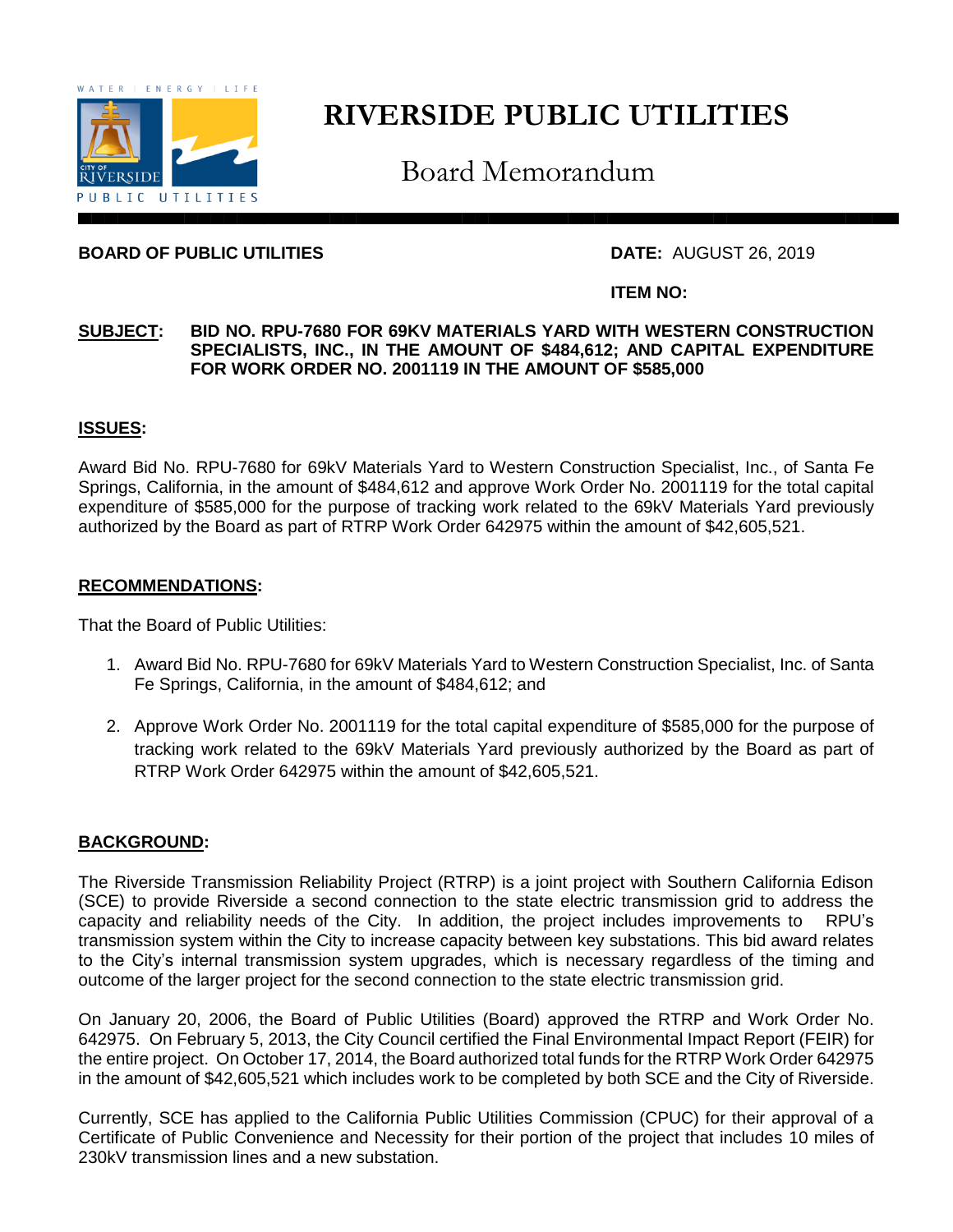The remainder of the project includes a substation and 69kV transmission lines within the City of Riverside and is not subject to CPUC approval. A 69kV materials yard near the intersection of Van Buren Boulevard and Arlington Avenue is needed to support the construction of the 69kV sub-transmission lines between Riverside's Energy Resource Center (RERC) and Riverside's Harvey Lynn and Freeman Substations. Estimated costs associated with the 69kV materials yard were included in the total project cost estimate of \$42,605,521 previously approved by Board.



*69kV Materials Yard to support construction of 69kV sub-transmission lines between RERC to Harvey Lynn & RERC to Freeman 69kV lines*

This phase (69kV Materials Yard) of the project includes the construction of a materials yard and handling of materials until the 69kV line construction contractor takes possession and begins the 69kV line work. The Materials Yard will be constructed and prepared at 8200 Arlington Avenue, Riverside, (a Collins (previously UTC) property currently leased by the City). The project will include building pole cribbing, installing temporary power, lighting, automatic gate, receiving major and minor materials, and controlling inventory. City will provide a Storm Water Pollution Prevention Plan and Best Management Practices as necessary per the current lease agreement with property owner Collins Aerospace (Previously UTC/Rohr). Security services for the material yard will be handled under different Request for Proposals - contracted services.

## **DISCUSSION:**

Bid No. RPU-7680 for the 69kV Materials Yard was posted on the City's Online Bid System on June 5, 2019 with a closing date of July 5, 2019. As of July 1, 2019, no bids had been submitted and due to the upcoming holiday, staff determined the need to extend the bid due date through July 11, 2019. By the new extended bid due date, only one (1) vendor submitted a bid for the project. The response to the bid was anticipated due to the need for a single contractor to prepare the Materials Yard, as well as receive and handle the material temporarily.

Staff evaluated the bid response and deemed Western Construction Specialist, Inc. to be the lowest responsive and responsible bidder. The bid was higher than the engineer's estimated amount of \$400,000; however, it was found to meet bid requirements, considering the project timeline and assurance of timely material delivery. It is to be noted that the Material Yard work is on a critical path for the 69kV line work of the RTRP portion of the project, which is needed to improve the reliability of the Riverside Public Utilities' sub-transmission system within the City limits, and is a critical step that will allow the subsequent 69kV line related work to begin timely.